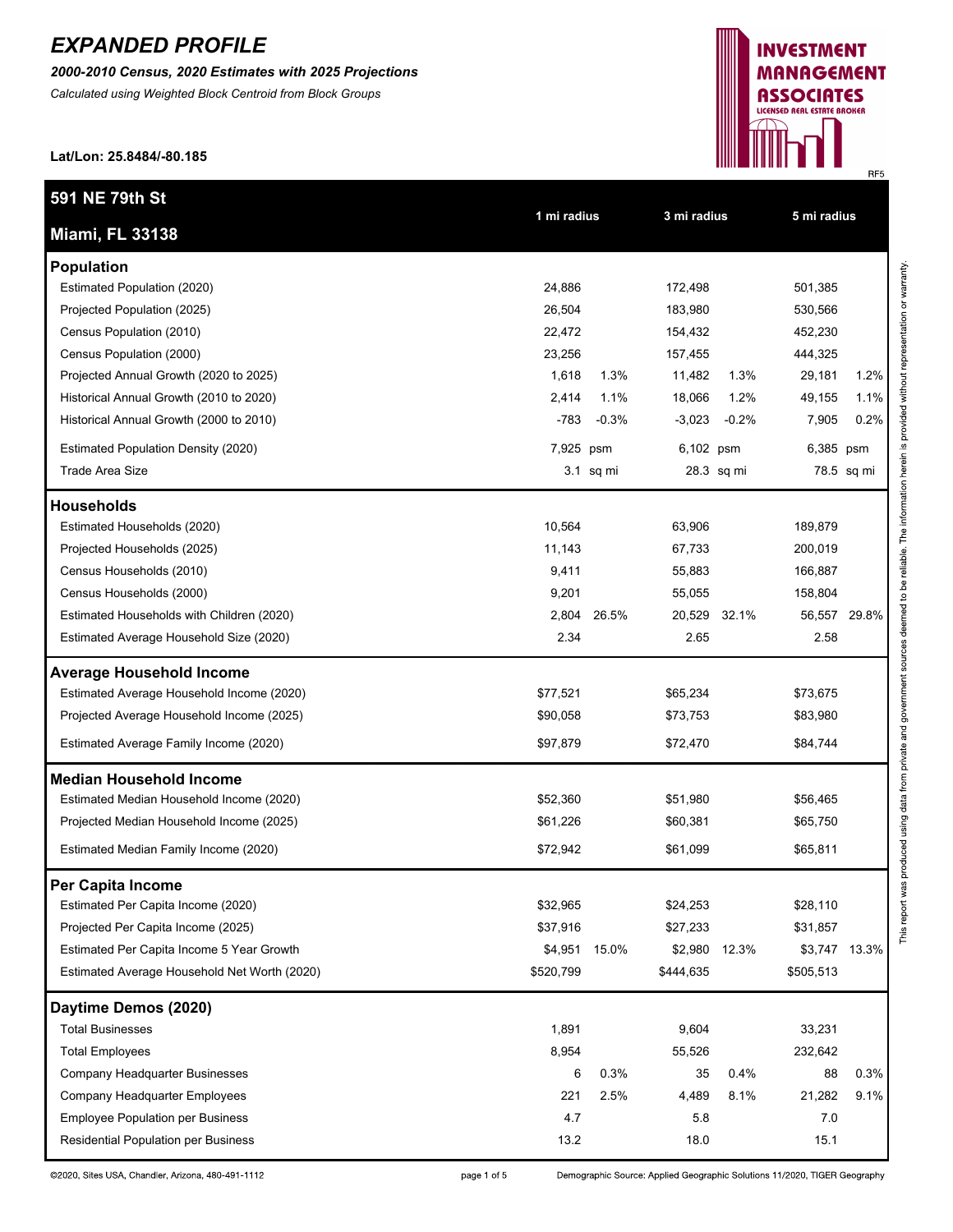*2000-2010 Census, 2020 Estimates with 2025 Projections*

*Calculated using Weighted Block Centroid from Block Groups*

**Lat/Lon: 25.8484/-80.185**

| 591 NE 79th St                                  |              | 1 mi radius |               | 3 mi radius |               | 5 mi radius |  |  |
|-------------------------------------------------|--------------|-------------|---------------|-------------|---------------|-------------|--|--|
| <b>Miami, FL 33138</b>                          |              |             |               |             |               |             |  |  |
| <b>Race &amp; Ethnicity</b>                     |              |             |               |             |               |             |  |  |
| White (2020)                                    | 11,214 45.1% |             | 70,330        | 40.8%       | 254,207       | 50.7%       |  |  |
| Black or African American (2020)                | 11,254       | 45.2%       | 85,416        | 49.5%       | 198,065       | 39.5%       |  |  |
| American Indian or Alaska Native (2020)         | 72           | 0.3%        | 635           | 0.4%        | 1,734         | 0.3%        |  |  |
| Asian (2020)                                    | 513          | 2.1%        | 3,439         | 2.0%        | 9,751         | 1.9%        |  |  |
| Hawaiian or Pacific Islander (2020)             | $9 -$        |             | $53 -$        |             | $231 -$       |             |  |  |
| Other Race (2020)                               | 886          | 3.6%        | 6,580         | 3.8%        | 21,068        | 4.2%        |  |  |
| Two or More Races (2020)                        | 938          | 3.8%        | 6,044         | 3.5%        | 16,329        | 3.3%        |  |  |
| Not Hispanic or Latino Population (2020)        | 15,673       | 63.0%       | 110,310       | 63.9%       | 271,883       | 54.2%       |  |  |
| Hispanic or Latino Population (2020)            | 9,213        | 37.0%       | 62,188        | 36.1%       | 229,502 45.8% |             |  |  |
| Not Hispanic or Latino Population (2025)        | 18,428       | 69.5%       | 128,561       | 69.9%       | 319,745 60.3% |             |  |  |
| Hispanic or Latino Population (2025)            | 8,076        | 30.5%       | 55,419        | 30.1%       | 210,822 39.7% |             |  |  |
| Not Hispanic or Latino Population (2010)        | 15,897       | 70.7%       | 110,094       | 71.3%       | 270,428       | 59.8%       |  |  |
| Hispanic or Latino Population (2010)            | 6,575        | 29.3%       | 44,338        | 28.7%       | 181,802 40.2% |             |  |  |
| Not Hispanic or Latino Population (2000)        | 17,988       | 77.4%       | 122,518 77.8% |             | 293,444       | 66.0%       |  |  |
| Hispanic or Latino Population (2000)            | 5,267        | 22.6%       | 34,937 22.2%  |             | 150,881       | 34.0%       |  |  |
| Projected Hispanic Annual Growth (2020 to 2025) | $-1,137$     | $-2.5%$     | $-6,769$      | $-2.2%$     | -18,681       | $-1.6%$     |  |  |
| Historic Hispanic Annual Growth (2000 to 2020)  | 3,946        | 3.7%        | 27,251        | 3.9%        | 78,621        | 2.6%        |  |  |
| Age Distribution (2020)                         |              |             |               |             |               |             |  |  |
| Age Under 5                                     | 1,585        | 6.4%        | 11,152        | 6.5%        | 30,605        | 6.1%        |  |  |
| Age 5 to 9 Years                                | 1,359        | 5.5%        | 10,385        | 6.0%        | 28,086        | 5.6%        |  |  |
| Age 10 to 14 Years                              | 1,129        | 4.5%        | 9,578         | 5.6%        | 26,441        | 5.3%        |  |  |
| Age 15 to 19 Years                              | 1,136        | 4.6%        | 9,941         | 5.8%        | 27,550        | 5.5%        |  |  |
| Age 20 to 24 Years                              | 1,448        | 5.8%        | 11,463        | 6.6%        | 32,501        | 6.5%        |  |  |
| Age 25 to 29 Years                              | 2,001        | 8.0%        | 13,838        | 8.0%        | 40,381        | 8.1%        |  |  |
| Age 30 to 34 Years                              | 1,997        | 8.0%        | 13,568        | 7.9%        | 40,404        | 8.1%        |  |  |
| Age 35 to 39 Years                              | 1,785        | 7.2%        | 11,742        | 6.8%        | 34,659        | 6.9%        |  |  |
| Age 40 to 44 Years                              | 1,715        | 6.9%        | 10,985        | 6.4%        | 32,424        | 6.5%        |  |  |
| Age 45 to 49 Years                              | 1,715        | 6.9%        | 11,051        | 6.4%        | 32,671        | 6.5%        |  |  |
| Age 50 to 54 Years                              | 1,787        | 7.2%        | 11,681        | 6.8%        | 34,387        | 6.9%        |  |  |
| Age 55 to 59 Years                              | 1,898        | 7.6%        | 11,704        | 6.8%        | 34,226        | 6.8%        |  |  |
| Age 60 to 64 Years                              | 1,673        | 6.7%        | 10,016        | 5.8%        | 29,178        | 5.8%        |  |  |
| Age 65 to 74 Years                              | 2,238        | 9.0%        | 14,779        | 8.6%        | 43,703        | 8.7%        |  |  |
| Age 75 to 84 Years                              | 1,036        | 4.2%        | 7,480         | 4.3%        | 24,218        | 4.8%        |  |  |
| Age 85 Years or Over                            | 385          | 1.5%        | 3,136         | 1.8%        | 9,951         | 2.0%        |  |  |
| Median Age                                      | 39.0         |             | 37.0          |             | 38.0          |             |  |  |
| <b>Gender Age Distribution (2020)</b>           |              |             |               |             |               |             |  |  |
| Female Population                               | 12,062 48.5% |             | 87,413 50.7%  |             | 252,031 50.3% |             |  |  |
| Age 0 to 19 Years                               |              | 2,523 20.9% | 19,937 22.8%  |             | 55,042 21.8%  |             |  |  |
| Age 20 to 64 Years                              |              | 7,643 63.4% | 53,244        | 60.9%       | 153,341 60.8% |             |  |  |
| Age 65 Years or Over                            |              | 1,897 15.7% | 14,232 16.3%  |             | 43,649 17.3%  |             |  |  |
| Female Median Age                               | 38.6         |             | 37.8          |             | 38.9          |             |  |  |
| <b>Male Population</b>                          | 12,824 51.5% |             | 85,085        | 49.3%       | 249,354 49.7% |             |  |  |
| Age 0 to 19 Years                               | 2,686        | 20.9%       | 21,118        | 24.8%       | 57,640 23.1%  |             |  |  |
| Age 20 to 64 Years                              |              | 8,375 65.3% | 52,804 62.1%  |             | 157,491 63.2% |             |  |  |
| Age 65 Years or Over                            |              | 1,762 13.7% | 11,164 13.1%  |             | 34,223 13.7%  |             |  |  |
| Male Median Age                                 | 39.3         |             | 36.1          |             | 37.1          |             |  |  |



©2020, Sites USA, Chandler, Arizona, 480-491-1112

page 2 of 5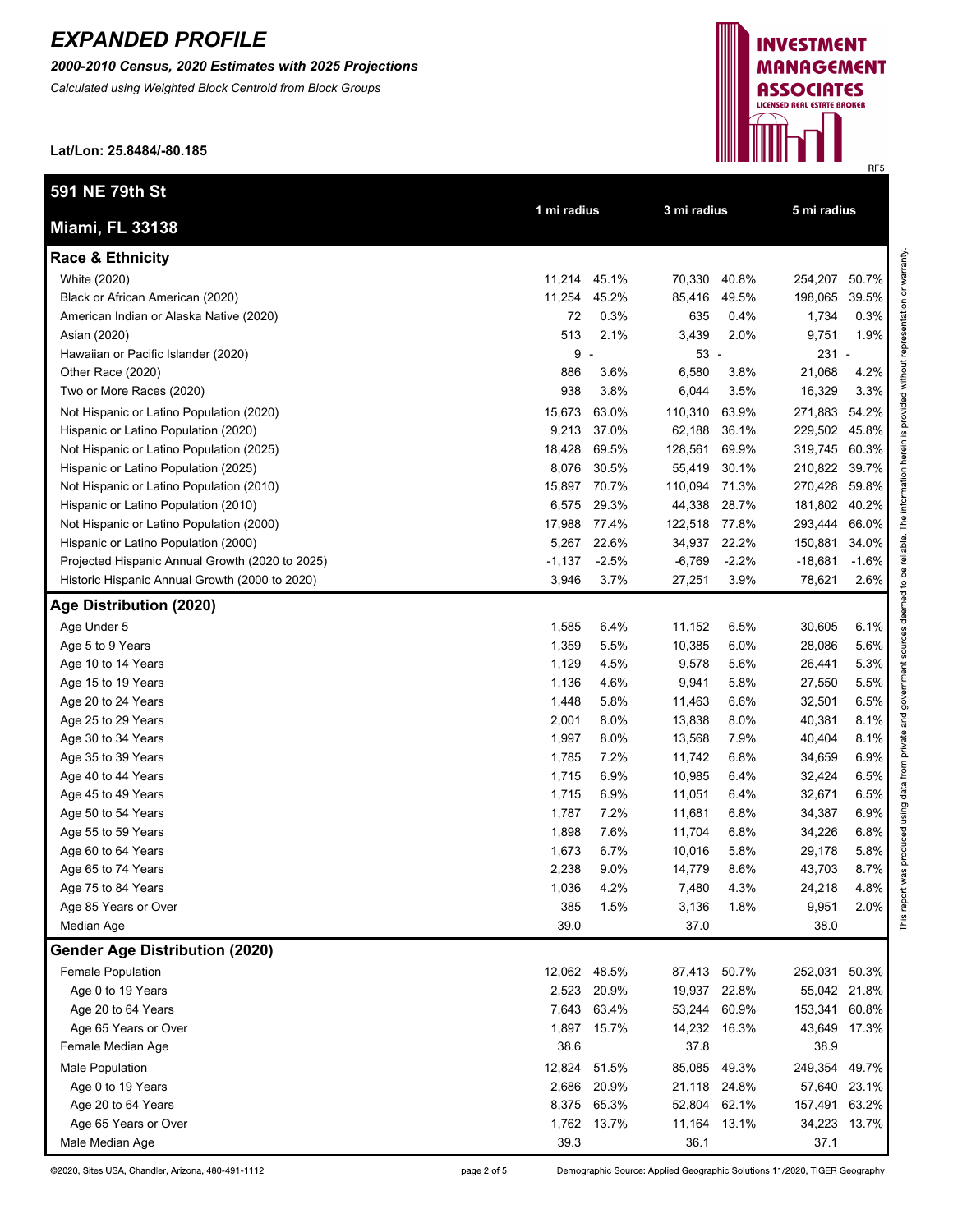*2000-2010 Census, 2020 Estimates with 2025 Projections*

*Calculated using Weighted Block Centroid from Block Groups*



**Lat/Lon: 25.8484/-80.185**

| 591 NE 79th St                               |              |             |              |             |         | 5 mi radius |  |
|----------------------------------------------|--------------|-------------|--------------|-------------|---------|-------------|--|
| <b>Miami, FL 33138</b>                       | 1 mi radius  |             |              | 3 mi radius |         |             |  |
| <b>Household Income Distribution (2020)</b>  |              |             |              |             |         |             |  |
| HH Income \$200,000 or More                  | 775          | 7.3%        | 3,376        | 5.3%        | 12,927  | 6.8%        |  |
| HH Income \$150,000 to \$199,999             | 387          | 3.7%        | 2,401        | 3.8%        | 7,242   | 3.8%        |  |
| HH Income \$100,000 to \$149,999             | 1,110        | 10.5%       | 6,116        | 9.6%        | 19,327  | 10.2%       |  |
| HH Income \$75,000 to \$99,999               | 873          | 8.3%        | 6,651        | 10.4%       | 19,831  | 10.4%       |  |
| HH Income \$50,000 to \$74,999               | 1,897        | 18.0%       | 11,517       | 18.0%       | 33,298  | 17.5%       |  |
| HH Income \$35,000 to \$49,999               | 1,345        | 12.7%       | 8,432        | 13.2%       | 23,705  | 12.5%       |  |
| HH Income \$25,000 to \$34,999               | 795          | 7.5%        | 6,725        | 10.5%       | 20,188  | 10.6%       |  |
| HH Income \$15,000 to \$24,999               | 1,157        | 10.9%       | 6,616        | 10.4%       | 18,924  | 10.0%       |  |
| HH Income Under \$15,000                     | 2,224        | 21.1%       | 12,073       | 18.9%       | 34,436  | 18.1%       |  |
| HH Income \$35,000 or More                   | 6,388        | 60.5%       | 38,493       | 60.2%       | 116,331 | 61.3%       |  |
| HH Income \$75,000 or More                   |              | 3,146 29.8% | 18,544       | 29.0%       | 59,328  | 31.2%       |  |
| Housing (2020)                               |              |             |              |             |         |             |  |
| <b>Total Housing Units</b>                   | 11,442       |             | 70,022       |             | 216,274 |             |  |
| <b>Housing Units Occupied</b>                | 10,564 92.3% |             | 63,906 91.3% |             | 189,879 | 87.8%       |  |
| Housing Units Owner-Occupied                 | 3,818        | 36.1%       | 24,876       | 38.9%       | 73,830  | 38.9%       |  |
| Housing Units, Renter-Occupied               | 6,746        | 63.9%       | 39,030 61.1% |             | 116,049 | 61.1%       |  |
| Housing Units, Vacant                        | 878          | 8.3%        | 6,116        | 9.6%        | 26,395  | 13.9%       |  |
| <b>Marital Status (2020)</b>                 |              |             |              |             |         |             |  |
| Never Married                                | 8,680        | 41.7%       | 65,421       | 46.3%       | 181,954 | 43.7%       |  |
| <b>Currently Married</b>                     | 6,738        | 32.4%       | 36,862       | 26.1%       | 121,057 | 29.1%       |  |
| Separated                                    | 1,703        | 8.2%        | 12,862       | 9.1%        | 36,449  | 8.8%        |  |
| Widowed                                      | 1,105        | 5.3%        | 7,398        | 5.2%        | 22,034  | 5.3%        |  |
| Divorced                                     |              | 2,588 12.4% | 18,840       | 13.3%       | 54,759  | 13.2%       |  |
| Household Type (2020)                        |              |             |              |             |         |             |  |
| <b>Population Family</b>                     | 18,079 72.6% |             | 136,570      | 79.2%       | 387,911 | 77.4%       |  |
| Population Non-Family                        | 6,676        | 26.8%       | 32,949       | 19.1%       | 101,386 | 20.2%       |  |
| <b>Population Group Quarters</b>             | 132          | 0.5%        | 2,979        | 1.7%        | 12,088  | 2.4%        |  |
| <b>Family Households</b>                     | 5,321        | 50.4%       | 38,534       | 60.3%       | 110,713 | 58.3%       |  |
| Non-Family Households                        | 5,243        | 49.6%       | 25,372       | 39.7%       | 79,166  | 41.7%       |  |
| Married Couple with Children                 | 1,251        | 18.6%       | 8,765        | 23.8%       | 25,776  | 21.3%       |  |
| Average Family Household Size                | 3.4          |             | 3.5          |             | 3.5     |             |  |
| Household Size (2020)                        |              |             |              |             |         |             |  |
| 1 Person Households                          | 4,068        | 38.5%       | 19,509       | 30.5%       | 62,107  | 32.7%       |  |
| 2 Person Households                          | 2,878        | 27.2%       | 17,124       | 26.8%       | 51,768  | 27.3%       |  |
| 3 Person Households                          | 1,510        | 14.3%       | 10,515       | 16.5%       | 29,051  | 15.3%       |  |
| 4 Person Households                          | 1,030        | 9.8%        | 7,656        | 12.0%       | 21,353  | 11.2%       |  |
| 5 Person Households                          | 568          | 5.4%        | 4,541        | 7.1%        | 12,610  | 6.6%        |  |
| 6 or More Person Households                  | 510          | 4.8%        | 4,562        | 7.1%        | 12,989  | 6.8%        |  |
| <b>Household Vehicles (2020)</b>             |              |             |              |             |         |             |  |
| Households with 0 Vehicles Available         | 1,849        | 17.5%       | 10,172 15.9% |             | 29,875  | 15.7%       |  |
| Households with 1 Vehicles Available         | 4,574        | 43.3%       | 27,894       | 43.6%       | 84,086  | 44.3%       |  |
| Households with 2 or More Vehicles Available | 4,141        | 39.2%       | 25,841       | 40.4%       | 75,918  | 40.0%       |  |
| <b>Total Vehicles Available</b>              | 13,955       |             | 89,013       |             | 265,711 |             |  |
| Average Vehicles Per Household               | 1.3          |             | 1.4          |             | 1.4     |             |  |

page 3 of 5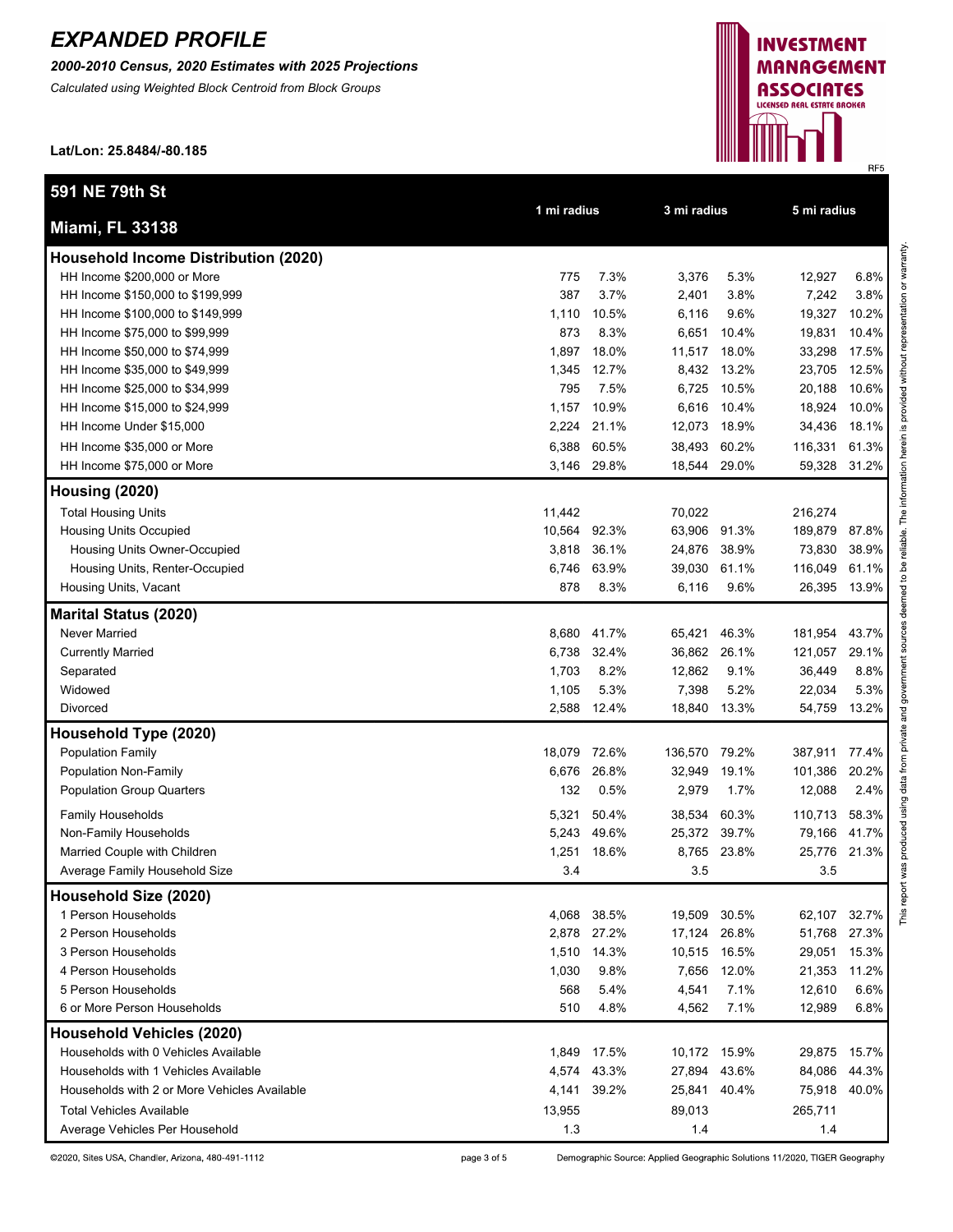*2000-2010 Census, 2020 Estimates with 2025 Projections*

*Calculated using Weighted Block Centroid from Block Groups*



This report was produced using data from private and government sources deemed to be reliable. The information herein is provided without representation or warranty.

**Lat/Lon: 25.8484/-80.185**

| 591 NE 79th St                                  |             |             |                  |                          |                 |       |
|-------------------------------------------------|-------------|-------------|------------------|--------------------------|-----------------|-------|
| <b>Miami, FL 33138</b>                          | 1 mi radius |             | 3 mi radius      |                          | 5 mi radius     |       |
| Labor Force (2020)                              |             |             |                  |                          |                 |       |
| Estimated Labor Population Age 16 Years or Over | 20,590      |             | 139,672          |                          | 411,524         |       |
| <b>Estimated Civilian Employed</b>              | 12,030      | 58.4%       | 76,692 54.9%     |                          | 223,514         | 54.3% |
| <b>Estimated Civilian Unemployed</b>            | 1,656       | 8.0%        | 11,260           | 8.1%                     | 33,191          | 8.1%  |
| <b>Estimated in Armed Forces</b>                | $6 -$       |             | 66               | $\overline{\phantom{a}}$ | 429             | 0.1%  |
| <b>Estimated Not in Labor Force</b>             | 6,898       | 33.5%       | 51,654           | 37.0%                    | 154,390         | 37.5% |
| <b>Unemployment Rate</b>                        | 8.0%        |             | 8.1%             |                          | 8.1%            |       |
| Occupation (2020)                               |             |             |                  |                          |                 |       |
| Occupation: Population Age 16 Years or Over     | 12,030      |             | 76,692           |                          | 223,514         |       |
| Management, Business, Financial Operations      | 1,903       | 15.8%       | 9,885            | 12.9%                    | 30,195          | 13.5% |
| Professional, Related                           | 2,163       | 18.0%       | 13,233           | 17.3%                    | 37,193          | 16.6% |
| Service                                         | 3,209       | 26.7%       | 20,032 26.1%     |                          | 56,234          | 25.2% |
| Sales, Office                                   | 2,345       | 19.5%       | 17,155           | 22.4%                    | 51,216          | 22.9% |
| Farming, Fishing, Forestry                      | 80          | 0.7%        | 136              | 0.2%                     | 374             | 0.2%  |
| Construct, Extraction, Maintenance              | 1,087       | 9.0%        | 7,020            | 9.2%                     | 21,964          | 9.8%  |
| Production, Transport Material Moving           | 1,245       | 10.3%       | 9,231            | 12.0%                    | 26,337          | 11.8% |
| <b>White Collar Workers</b>                     | 6,411       | 53.3%       | 40,273           | 52.5%                    | 118,604         | 53.1% |
| <b>Blue Collar Workers</b>                      |             | 5,619 46.7% | 36,419 47.5%     |                          | 104,909         | 46.9% |
| <b>Consumer Expenditure (2020)</b>              |             |             |                  |                          |                 |       |
| <b>Total Household Expenditure</b>              | \$610.76 M  |             | \$3.29 B         |                          | \$10.59 B       |       |
| <b>Total Non-Retail Expenditure</b>             | \$324.82 M  |             | 53.2% \$1.74 B   |                          | 53.0% \$5.63 B  | 53.1% |
| <b>Total Retail Expenditure</b>                 | \$285.94 M  |             | 46.8% \$1.54 B   |                          | 47.0% \$4.96 B  | 46.9% |
| Apparel                                         | \$21.57 M   |             | 3.5% \$116.16 M  |                          | 3.5% \$375.27 M | 3.5%  |
| Contributions                                   | \$19.67 M   |             | 3.2% \$103.73 M  |                          | 3.2% \$342.6 M  | 3.2%  |
| Education                                       | \$18.85 M   |             | 3.1% \$98.23 M   |                          | 3.0% \$326.26 M | 3.1%  |
| Entertainment                                   | \$33.96 M   |             | 5.6% \$182 M     |                          | 5.5% \$590.31 M | 5.6%  |
| Food and Beverages                              | \$90.41 M   |             | 14.8% \$489.45 M |                          | 14.9% \$1.57 B  | 14.8% |
| Furnishings and Equipment                       | \$21.07 M   |             | 3.5% \$112.97 M  |                          | 3.4% \$365.93 M | 3.5%  |
| Gifts                                           | \$15.16 M   |             | 2.5% \$79.17 M   | 2.4%                     | \$263.21 M      | 2.5%  |
| <b>Health Care</b>                              | \$51.03 M   |             | 8.4% \$277.09 M  |                          | 8.4% \$885.86 M | 8.4%  |
| <b>Household Operations</b>                     | \$23.83 M   |             | 3.9% \$127.73 M  |                          | 3.9% \$414.38 M | 3.9%  |
| Miscellaneous Expenses                          | \$11.54 M   |             | 1.9% \$61.81 M   |                          | 1.9% \$199.58 M | 1.9%  |
| Personal Care                                   | \$8.17 M    |             | 1.3% \$44.02 M   |                          | 1.3% \$141.78 M | 1.3%  |
| Personal Insurance                              | \$4.12 M    |             | 0.7% \$21.97 M   |                          | 0.7% \$72.14 M  | 0.7%  |
| Reading                                         | \$1.32 M    |             | 0.2% \$7.08 M    |                          | 0.2% \$22.95 M  | 0.2%  |
| Shelter                                         | \$131.23 M  |             | 21.5% \$704.88 M |                          | 21.4% \$2.27 B  | 21.4% |
| Tobacco                                         | \$3.93 M    |             | 0.6% \$21.7 M    |                          | 0.7% \$67.41 M  | 0.6%  |
| Transportation                                  | \$109.3 M   |             | 17.9% \$591.39 M |                          | 18.0% \$1.9 B   | 17.9% |
| <b>Utilities</b>                                | \$45.58 M   |             | 7.5% \$248.93 M  |                          | 7.6% \$789.15 M | 7.5%  |
| <b>Educational Attainment (2020)</b>            |             |             |                  |                          |                 |       |
| Adult Population Age 25 Years or Over           | 18,229      |             | 119,980          |                          | 356,203         |       |
| Elementary (Grade Level 0 to 8)                 | 1,776       | 9.7%        | 12,242 10.2%     |                          | 37,475          | 10.5% |
| Some High School (Grade Level 9 to 11)          | 1,840       | 10.1%       | 13,138           | 10.9%                    | 38,942          | 10.9% |
| <b>High School Graduate</b>                     | 4,373       | 24.0%       | 34,221           | 28.5%                    | 100,517         | 28.2% |
| Some College                                    | 2,844       | 15.6%       | 18,649           | 15.5%                    | 52,526          | 14.7% |
| Associate Degree Only                           | 1,636       | 9.0%        | 10,559           | 8.8%                     | 29,681          | 8.3%  |
| <b>Bachelor Degree Only</b>                     | 3,869       | 21.2%       | 20,007           | 16.7%                    | 59,803          | 16.8% |
| Graduate Degree                                 | 1,891       | 10.4%       | 11,164           | 9.3%                     | 37,258          | 10.5% |

page 4 of 5